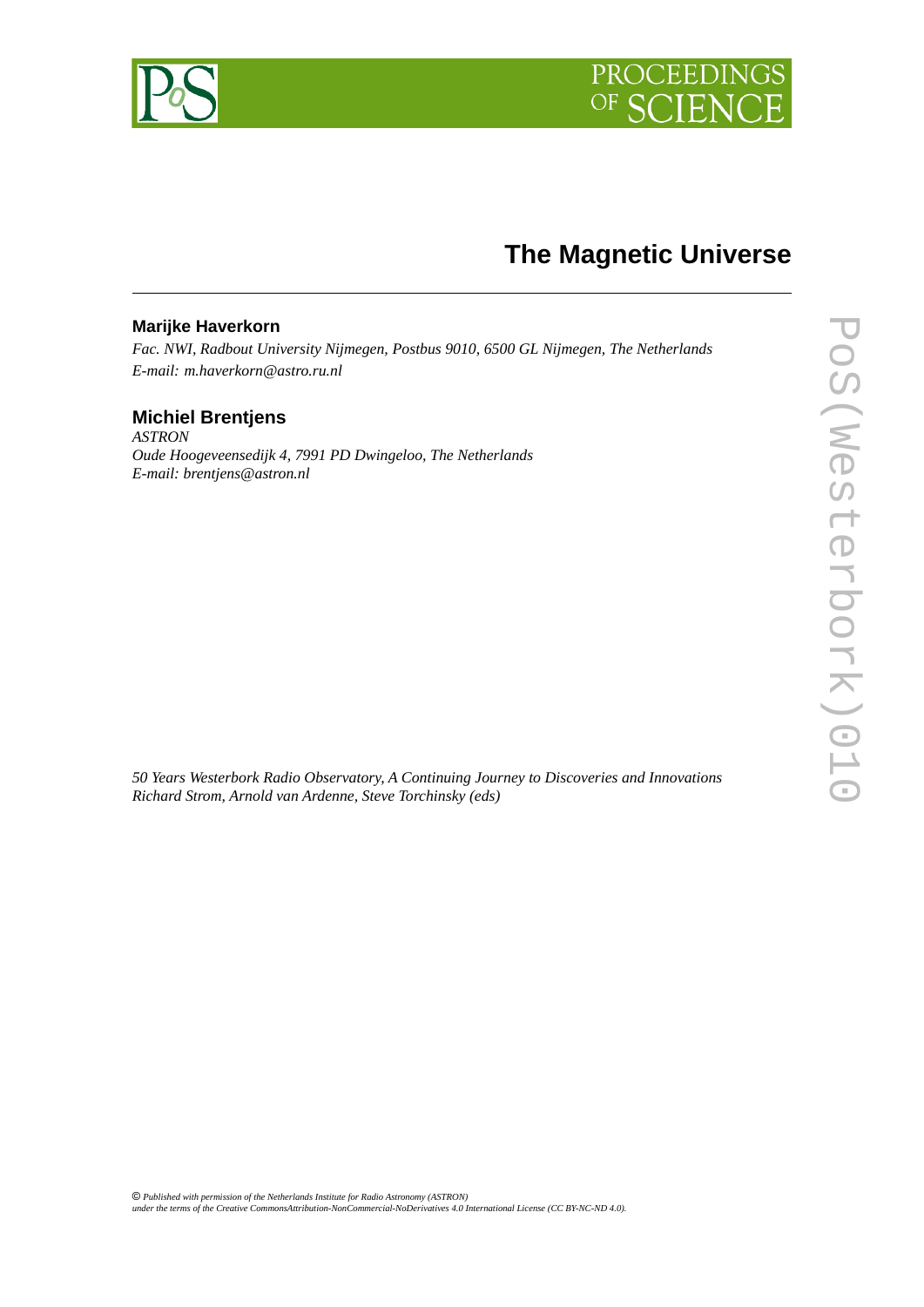# **Chapter 9 The Magnetic Universe**

Marijke Haverkorn', Michiel Brentjens<sup>2</sup>

# **Introduction**

Radio emission has opened a new window on the Universe. Radio *polarization* opens yet another. It is the interaction with magnetic fields that polarizes radio waves, and properties of this magnetic field are imprinted in the polarization signature. Hence, radio polarization is one of the few methods to study elusive, largely invisible, cosmic magnetic fields.

Magnetic fields are hugely important in space, in many objects and on many scales. Most of the (baryonic) matter in space is ionized, which means that the gas is closely coupled to magnetic fields, often almost frozen into them. Magnetic fields influence star formation: by delaying it in the first stages, and stabilizing (through magnetic braking) in the last phase. Magnetic fields cause acceleration of cosmic rays, and guide their transport across the Universe. Magnetism is the origin of the Solar cycle and Solar activity. The Earth's magnetic field protects us from harmful radiation from space, and magnetic fields around exoplanets are thought to increase the habitability on those planets.

One of the main physical processes emitting radio waves in space is synchrotron radiation, which is emitted by electrons moving at velocities close to the speed of light, while spiraling around magnetic field lines. The intensity of this radiation depends on the magnetic field strength and direction, integrated over the line of sight. Synchrotron intensity is intrinsically highly linearly polarized perpendicular to the direction of the local magnetic field component in the plane of the sky. However, if magnetic fields vary along the line of sight, the orientation of polarization angle varies as well, which results in partial depolarization. Therefore, the degree of polarization indicates the degree of tangling of the magnetic field.

A second, equally versatile, method that uses radio polarization to measure magnetic fields is Faraday rotation. Faraday rotation is the effective rotation of the linear polarization angle as a function of frequency, caused by the birefringence in their circular polarization while radio waves propagate through an ionized, magnetized medium. The amount of rotation is called the Rotation Measure (RM), which depends on the free electron density in the medium, and the local magnetic field component parallel to the line of sight, integrated over that line of sight. Therefore, measuring linear polarization as a function

1 Radbout University Nijmegen, The **Netherlands** 2 ASTRON, The Netherlands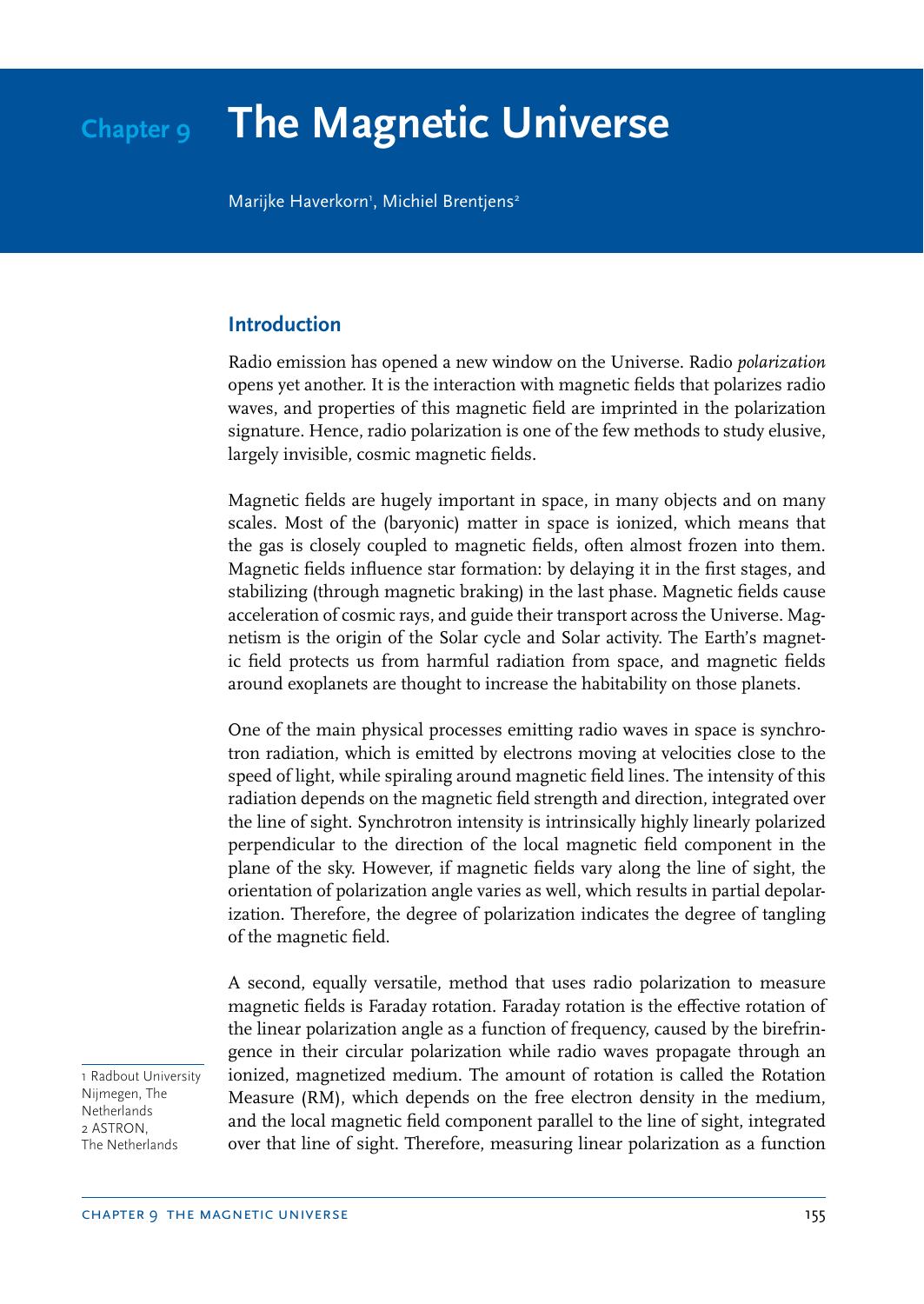of frequency allows the calculation of the RM. Using known models for the free electron density, we can calculate the weighted, average, magnetic field strength along the line of sight. A method to calculate RMs correctly in complex situations, called RM Synthesis, was proven to be applicable in practice by Michiel Brentjens and Ger de Bruyn, using WSRT observations as the proof of concept (Brentjens & de Bruyn, 2005, A&A, 441, 1217).

The WSRT is an excellent instrument to measure synchrotron radiation, including its angle and degree of polarization. Its short spacings allow a high sensitivity to extended, diffuse structures such as galaxy cluster gas, Galactic objects such as supernova remnants, and diffuse Galactic synchrotron emission. The excellent 6x12hr uv-coverage and parallactic mounts made achieving high dynamic range and high image fidelity relatively easy. In particular, the wideband multi-channel MFFE receivers at 92cm were a unique tool to derive weaker magnetic fields and exploit RM Synthesis to the fullest.

In this chapter, we will briefly highlight some of the scientific contributions that the WSRT has made to discover the diffuse polarized Universe, with emphasis on the large role that Ger de Bruyn has played in this. We will close with a brief outlook to the immediate future for polarization with the WSRT.

#### **Galaxy clusters**

Clusters of galaxies are the largest gravitationally bound structures in the universe. These clusters can contain hundreds to thousands of galaxies, embedded in a huge cloud of hot thermal gas. Radio emission is commonly observed in clusters: emission from the cluster galaxies themselves, non-thermal emission from the cosmic rays centered at the cluster center - called radio halos - and non-thermal emission from the outskirts of the cluster - called radio relics. These radio relics are elongated, sometimes remarkably long and straight, and highly polarized. They are thought to indicate the location of huge shock waves, created in a past merger of two smaller clusters.

Roberto Pizzo, then PhD student with Ger de Bruyn, used the WSRT to study galaxy cluster Abell 2255 at a wide range of wavelengths from 18 cm to 2 m the latter being the wavelength range where LOFAR is now producing many exciting results on this topic. He was the first to detect a galaxy cluster with the WSRT using the newly available technique of RM Synthesis (see Figure 1). He studied Faraday rotation from the hot gas inside the cluster (the intracluster medium), and showed that known radio filaments are highly-polarized radio relics at the outskirts of the cluster.

Subsequent WSRT polarization work mostly focused on radio relics, producing magnificent results due to the exquisite sensitivity and polarization characteristics of these measurements. From detailed mapping of the variation of the synchrotron emission across the relics, it as been possible to gain knowledge about the location and process of particle acceleration at those shocks. The po-



larization in these filaments complements these observations by revealing the strength and direction of the magnetic field. Magnetic fields are aligned parallel to the relic, as expected for a shock wave, and depolarization or polarization angle directions can be used to infer information on the relative location of the relic inside the cluster system.

#### **Radio galaxies and quasars**

Radio galaxies are a special, prevalent type of galaxy in the Universe. The centers of these galaxies, which can be spiral or elliptical galaxies, host an active, supermassive black hole. This black hole sucks in matter from its surroundings through a rotating disk around it. This process causes huge magnetized jets of matter and radiation to be expelled in either direction of the galaxy. At the distance where they significantly interact with diffuse, intergalactic gas surrounding the galaxy, these jets fan out to become large-scale structures called lobes (see Figure 2).

Both jets and lobes are strong non-thermal (synchrotron) emitters in the radio band. Much work on interpreting their polarization characteristics has been done with the WSRT, primarily in the 80s and 90s. Ger de Bruyn pioneered this starting with his PhD thesis work on Seyfert galaxies. At that time, he obtained only non-detections of linear polarization, giving upper limits of a few percent to up to ~15% linear polarization.

The degree of polarization is often interpreted as a measure of small-scale fluctuations in density and/or magnetic field. Polarimetric surveys of a large number of (mostly unresolved) radio sources show fairly low polarization degrees, indicating that radio galaxies live in a magnetized (depolarizing) environment.

*Figure 1: Left: One frame from a WSRT 3D RM Synthesis data cube of the cluster Abell 2255. The image shows cluster galaxies and large-scale filaments, that share a common Faraday depth, which is an approximate proxy for magnetic field. (Pizzo et al. 2011, A&A, 525, 104) Right: the "Sausage relic" as observed by the WSRT at 21-cm continuum in color scale. Overlaid in contours is X-ray emission from the hot cluster gas, as observed by the RO-SAT satellite (Van Weeren et al. 2010, Science, 330, 347).*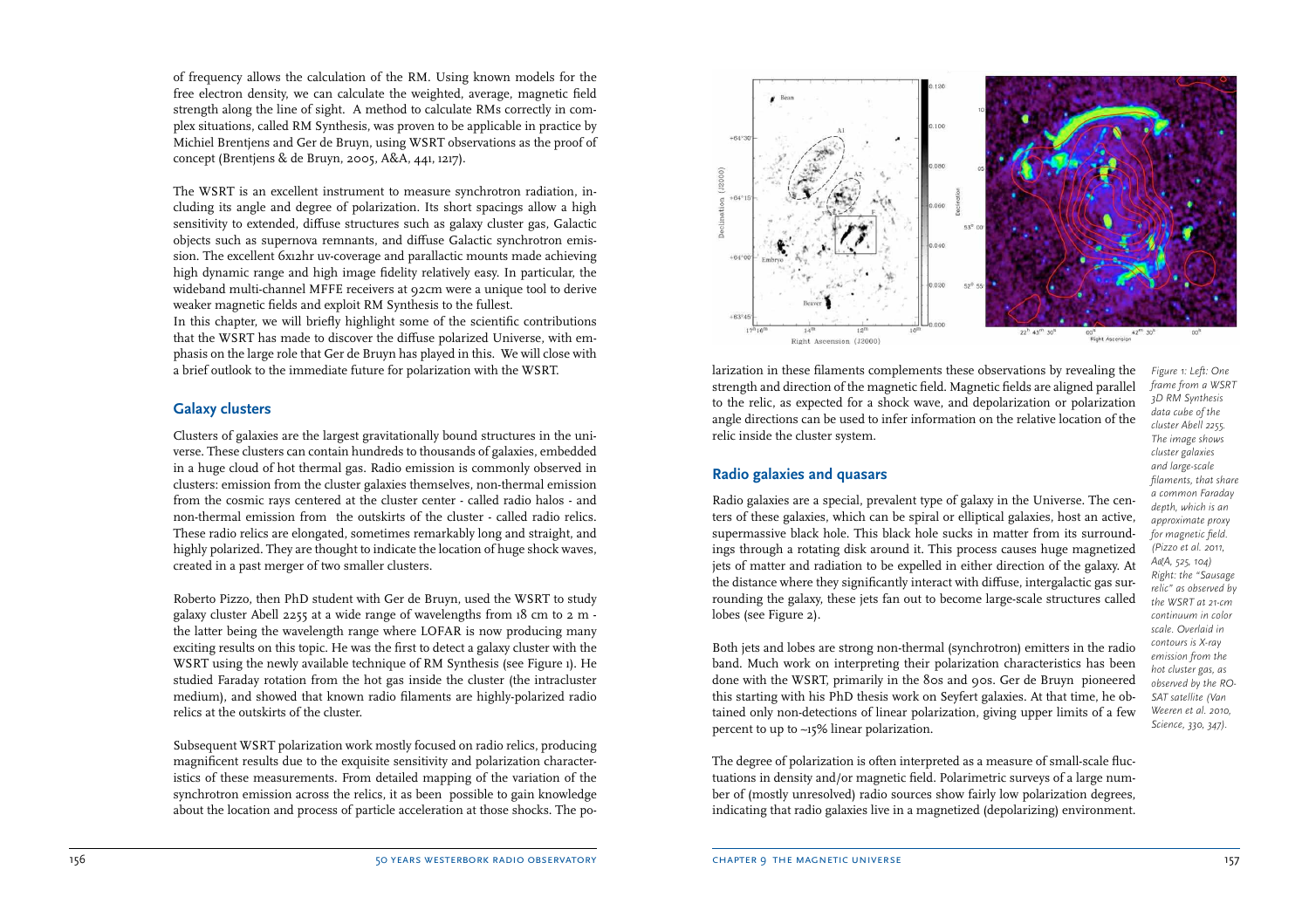*Figure 2: Image of the typical radio galaxy DA 240. WSRT radio observations at 50 cm (magenta and red) show the central source, jets and lobes. VLITE radio observations at 90cm (blue) show the large extension of the lobes. Optical data (green, DSS2) shows the central galaxy and background sources. Credit: Produced at the U.S. Naval Research Laboratory by Dr. S. Giacintucci and collaborators from data obtained with the VLA Low-band Ionosphere and Transient Experiment (VLITE).*



*Figure 3: Left: E-field vector orientations in 1.4 GHz WSRT observations of radio galaxy B2 0326+39. Right: implied orientations of magnetic field after correction for Faraday rotation (Bridle et al 1991, A&A, 245, 371).* 

This can be compared to independent density estimates from the assumption that the lobes would be in ram-pressure equilibrium with their surroundings. The polarization vectors (corrected for Faraday rotation at low frequncies) indicate the orientation of the magnetic field component in the plane of the sky. An example of this is given in Figure 3, which shows electric-field vectors and the magnetic field configuration derived from WSRT 1.4 GHz data across the lobes of radio galaxy B2 0326+39. Work by Arno Schoenmakers, then PhD student supervised by Ger de Bruyn and Harry van der Laan, also indicates that typically, magnetic fields in (FRII) radio lobes are observed to be tangential to the lobe boundaries. This agrees with the theory that magnetic fields are compressed in outward moving shocks due to interaction with the surrounding intergalactic medium. Weak radio sources tend to have jets with transverse magnetic fields, as pictured here, whereas in more powerful radio sources, magnetic fields tend to be parallel to the sources (Feretti et al 1983, A&A, 126, 311).



Many studies have measured the Faraday rotation in the central galaxy, jets and/or lobes of radio galaxies. Using traditional RM determination makes it often hard to distinguish whether the observed Faraday rotation is due to a medium in or near the radio galaxy, or due to foreground magnetized gas in the Milky Way. RM values have been interpreted as Faraday curtains in front of the radio sources, containing irregular magnetic fields and/or a clumpy medium (Rossetti et al 2008, A&A, 487, 865). However, RM Synthesis in 585 unresolved radio sources revealed the existence of multiple RM components in many sources, rendering earlier RM determinations potentially unreliable (Farnsworth et al 2011, AJ, 141, 191).

#### **Normal galaxies**

Our Milky Way is just one in many spiral galaxies, consisting of a thin disk with stars and gas mostly contained in spiral arms, and a halo of more diffuse gas and fewer stars around it. Studying nearby spiral galaxies in detail gives a picture of the variety in spiral galaxies, but also their common properties. These studies help to understand our own Galaxy: since we are immersed in the Milky Way, it is hard to see the global structure. External spirals provide us with the overview picture we are missing for the Milky Way.



*Figure 4: The first tentative detection of linear polarization in nearby galaxy M51, made by the WSRT. The long solid lines denote ridges of 1415 MHz radio emission, and the short solid lines indicate the E-vectors of the polarized radio emission. The length of the line represents the polarized brightness temperature.*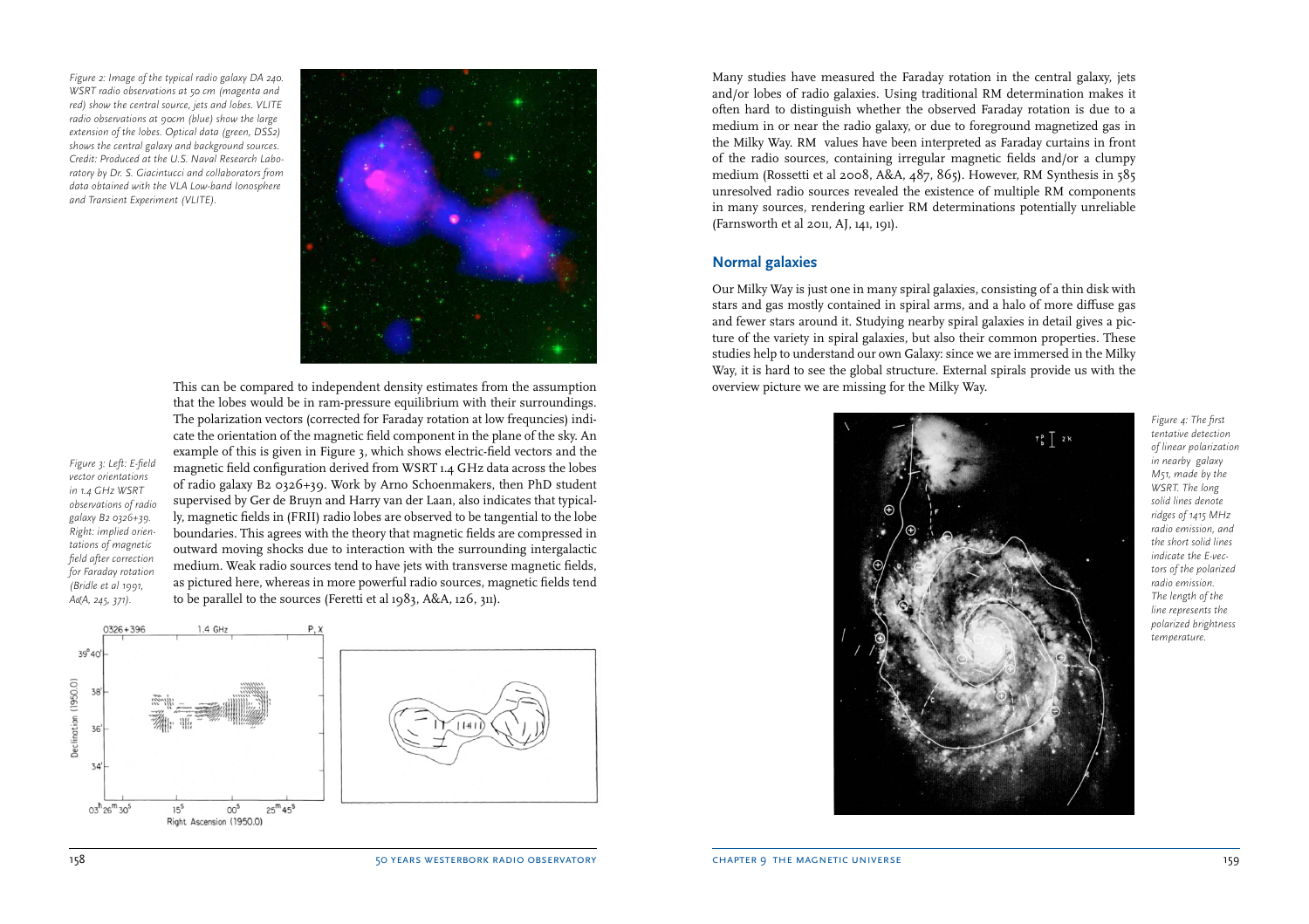The WSRT has pioneered polarization measurements in nearby galaxies by a first tentative detection of polarization in nearby grand-design spiral galaxy M51 (Mathewson et al, 1972, A&A, 17, 468, see Figure 4). Since then, it has been used extensively to map out magnetic fields and polarization properties of nearby galaxies in detail. Ger de Bruyn's PhD thesis also contains the first attempts to detect polarization in spiral galaxies with the WSRT, again resulting in only upper limits. He continued work in this area with his PhD student Alexander Segalovitz, who solidly confirmed linear polarization detections in M51 and concluded that magnetic fields in its disk are oriented preferably tangentially (Segalovitz et al, 1976, Nature, 264, 222). Since that time, the WSRT has mapped magnetic fields in spiral galaxies such as the Milky Way, in interacting galaxies, dwarf galaxies, starburst galaxies and irregular galaxies.

In particular, the magnetic field configuration in halos of galaxies, away from the star-forming disk, is important as it provides clues about the dynamo mechanism that maintains these fields, and may be dynamically important for the gas kinematics (see Chapter 11). The low-frequency MFFE receivers on the WSRT have played a major role in determining weak magnetic fields in galaxy halos; however, follow-up investigations at a broad range of frequencies are essential to obtain the complete picture.

The largest survey of polarization properties of nearby galaxies with the WSRT is its follow-up of the Spitzer Infrared Nearby Galaxies Survey (SINGS) galaxies, named "Westerbork SINGS" (Braun et al 2007, A&A, 461, 455). In 21 of the 28 SINGS galaxies, polarized emission was detected and RM Synthesis was applied. Coherent depolarization and RM patterns led to a model of corkscrew-magnetic field configurations in the halos of these galaxies (Braun et al 2010, A&A, 514, 42, Heald et al 2009, A&A, 503, 409). In M31, diffuse polarized emission from a nearby galaxy below 1 GHz was observed for the first time (Giessuebel et al 2013, A&A, 559, 27). After this proof of concept, LOFAR continues to map out nearby galaxies with exquisite sensitivity at low frequencies.

#### **Diffuse Galactic radiation**

In the late 1980's, PhD student Mark Wieringa, supervised by Peter Katgert and Ger de Bruyn, saw something unexpected in his WSRT radio data of far-away radio galaxies when he looked at the polarization maps. He discovered large diffuse structures of many degrees in size in polarized emission, which were not visible in total (unpolarized) emission. Their analysis of this emission in terms of synchrotron emission in the Milky Way, Faraday rotated by the Galactic magnetized interstellar medium, started a new avenue for investigating Galactic magnetism. Peter and Ger continued this with a follow-up PhD project, by Marijke Haverkorn, which focused completely on observations and interpretation of these enigmatic polarized structures. Since then, large polarized structures have been found in every field on the sky that was investigated. At lower latitudes, some of these structures are aligned with the Galactic plane,



*Figure 5:Polarized intensity at various Faraday depths (a proxy for density-weighted magnetic field) in a magnetized bubble in the Fan Region. (Bernardi et al 2009, A&A, 500, 965; color scale optimized to mimic response of human eye by Michiel Brentjens.)*

suggesting a directionality along the regular magnetic field in the plane. Ger de Bruyn initiated polarimetric analysis of parts of the Westerbork Northern Sky Survey (WENSS, see Chapter 10), demonstrating the ubiquity and coherence of these polarized structures (Schnitzeler et al, 2007, A&A, 461, 963). Enigmatic bubbles (e.g. Figure 5), filaments, depolarization canals and other odd-shaped structures have been detected, showing us magnetic field features otherwise undetectable. The WSRT has played a pioneering role in early interpretation of these structures, most notably in early RM Synthesis results and in the broad long-wavelength coverage when combined with LOFAR. Much of this effort was led by PhD students Gianni Bernardi and Vibor Jelic in Ger de Bruyn's group. A recent exciting discovery -- amongst others in WSRT data --is the correlation of such synchrotron polarization structures with magnetic fields as probed by Planck polarized dust emission (Zaroubi et al 2015, MNRAS, 454, 46) or by filaments of neutral hydrogen (Kalberla & Kerp, 2016, A&A, 595, 37).

### **The Future**

The upgrade of the WSRT to the Apertif Focal Plane Array system will enable exploring broadband spectropolarimetry at frequencies of 1-2 GHz, which unfortunately meant largely decommissioning the 92 cm system. At the Apertif frequency band, the sensitivity for low-RM signal will decrease, but high RMs will become detectable, and the polarized source density on the sky will